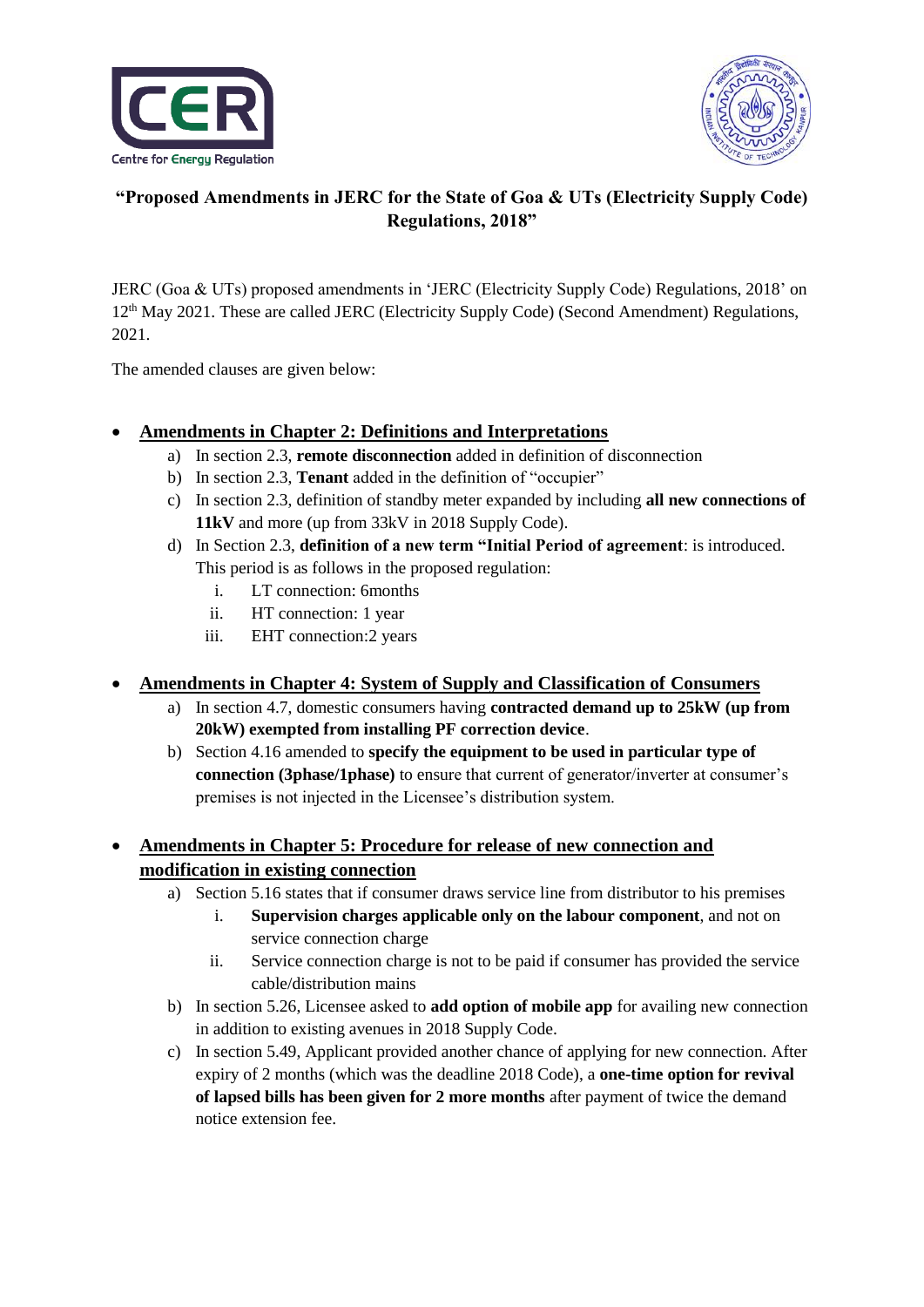



- d) In section 5.74, the provision added that in case of application for temporary supply, application charges would be forfeited if applicant withdraws application/refuses to take connection.
- e) In section 5.87, **requirement for NOC from previous occupant in case of transfer of connection is removed**. Now, security deposit of previous owner is transferred to the new owner without any NOC or additional security. In case of multiples owners, transferred in the name of first owner, or a joint connection if so required.
- f) Section 5.88, amended to deal with change in ownership due to transfer to legal heir. Earlier the security deposit lying with the licensee was transferred to the legal heir and shortfall in the same was payable by the applicant. The proposed draft states that **no additional security deposit shall be charged**. In case of multiples owners, deposit transferred in the name of first owner, or a joint connection if so required.
- g) In Section 5.89, a clause is added that if the conversion of connection from LT to HT involves replacement of equipment, the work charges for the same have to be paid by the consumer. Difference in deposited security amount to be adjusted within 3 months.
- h) In section 5.107, **timeline for load reduction applications amended**. Instead of acceptance of application as per voltage of consumer, applications to be considered based on the type of connection:
	- i. LT connection: accepted after 6 months
	- ii. HT connection: accepted after 1 year
	- iii. EHT connection: accepted after 2 year
- i) Section 5.122 **amends the timeline for termination of contract**, during which the fixed charges have to be paid by consumer for the number of months remaining period. Application for termination to be considered after
	- i. LT connection: accepted after 6 months
	- ii. HT connection: accepted after 1 year
	- iii. EHT connection: accepted after 2 year

## **Amendments in Chapter 6: Metering**

- a) Section 6.7 recommends **installation of pre-paid meters** in the meters with MDI facility that 2018 Code recommends
- b) Section 6.20 amended to **allow use of calibrated check meters** as in addition to the standby meters allowed in 2018 Code if the main meter was faulty/burnt.
- c) Section 6.39 amended to clarify the definition of faulty meter. It adds that if the **meter is found to be slow beyond permissible limits** as per Indian Electricity Rules, 1956 and **the consumer doesn't dispute the accuracy of the test,** the meter has to be replaced/rectified within period stipulated by the Commission. The consumer has to pay the difference in bill due to defect in meter compared to the normal rates.

## **Amendments in Chapter 7: Billing**

- a) Section 7.2 amended to mandate **the licensee to provided billing details for the past 12 bills** on its website (up from 6).
- b) Section 7.4 mandates **licensee to issue the bill within 7 working days** (down from 14) if consumer doesn't receive the first bill within 2 billing cycles.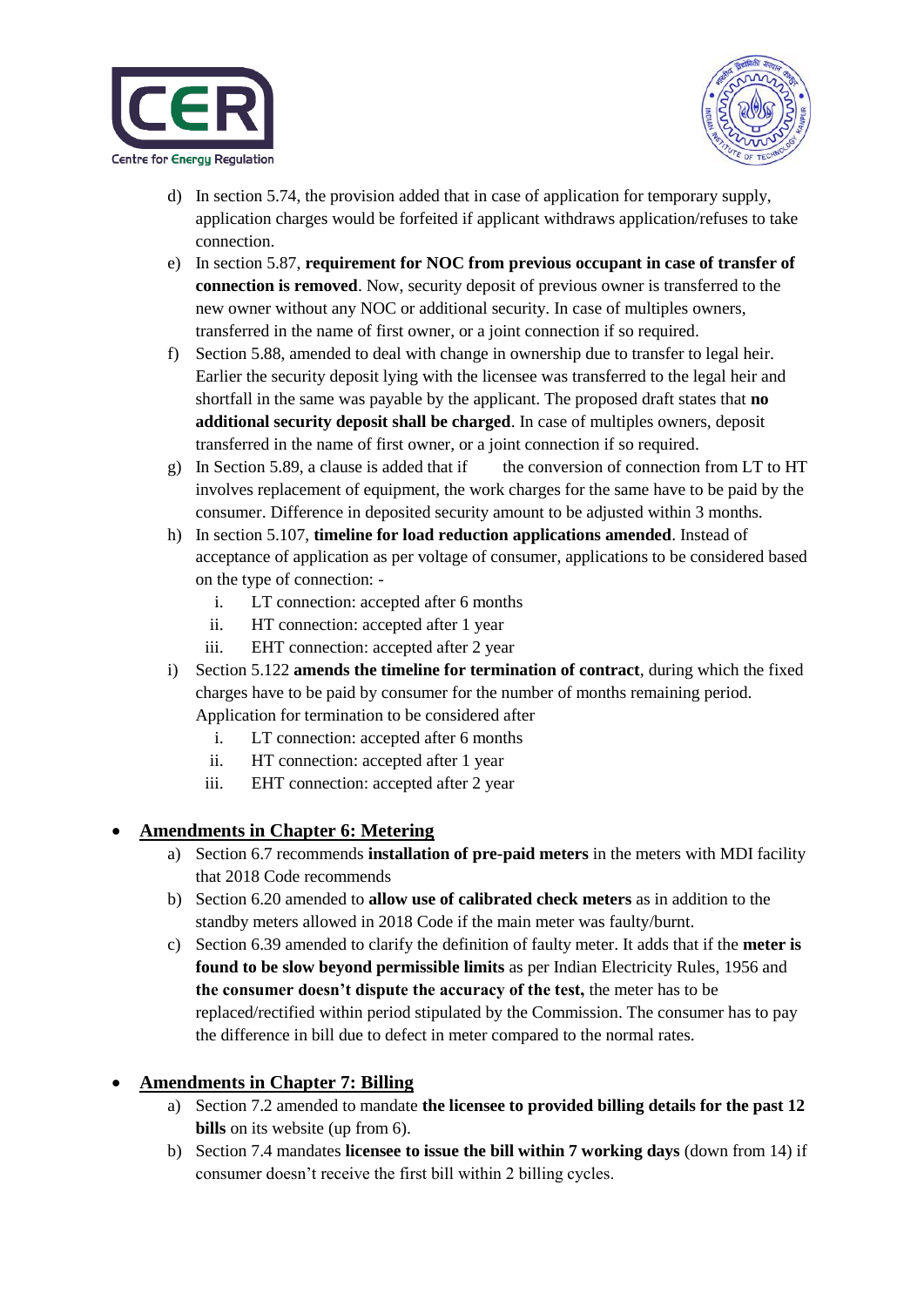



- c) A clause added in Section 7.6 to provide the consumer an option to pay the bill in monthly instalments if licensee delays serving a duplicate bill by more than 60 days.
- d) 2 additions in section 7.11 that provides for provisional bills:
	- i. **If provisional billing continues for more than 2 billing cycles** except for extraordinary situation due to force majeure, **consumer may refuse to pay dues** until bill is raised by the licensee as per actual meter reading.
	- ii. If meter is inaccessible to reader on 2 consecutive reading dates, consumer can send the picture of the meter indicating the meter reading and date of meter reading through registered mobile or through e-mail. In this case, licensee may not send any notice/provisional bill to the consumer.
- e) For defective meter, higher of
	- i. consumption during same period last year and
	- ii. average of last 3 months

is taken. Section 7.12 amended to add that if neither is available, average of consumption for period when meter was working correctly during the last 6 months is taken. This method can be used up to maximum of 3 months by which licensee must replace the meter and no bills can be raised beyond this 3-month period.

#### **Amendments in Chapter 8: Theft and Unauthorized use of electricity**

- a) New point added in Section 8.49 that, **assessing officer has to pass his order** after due consideration **after 10 working days** (up from 5) during hearings.
- b) In section 8.49, a  $4<sup>th</sup>$  point added that consumers found supplying electricity to other premises in an unauthorized manner, they will be liable to pay tariff at twice the normal rate for the unauthorized proportion.

#### **Amendments in Chapter 9: Disconnection and Reconnection**

- a) Provision added in section 9.3 to **install pre-payment meters that automatically cut off supply when the amount credited in the meter is exhausted**, but this will not be treated as a disconnection.
- b) Section 9.9 amended to ensure that **disconnection is done as soon as the consumer pays the final bill**. Amount for consumption between the final reading and the permanent disconnection will be adjusted against security amount with licensee. Remaining deposit to be refunded to consumer within seven days.
- c) Section 9.12 amended to provide that licensee has to reconnect the consumer's installation within next working day of receipt of past dues and other charges if disconnections are because of non-payment of past dues.

#### **Amendments in Chapter 10: General Provisions**

a) In section 10.12, **lockdowns added in the list of Force majeure events**.

#### **Annexure VIII: Procedure for Determination of Connected Load**

Calculation of connected load is given in the table, but for domestic connections, higher of

- a) Cooling Load (Air conditioners, coolers etc) or
- b) Heating load; excluding equipment used for cooking (Geysers, Heating rod etc.)
- is to be taken for determination of Total load.
- **Annexure XVIII: Delimitation of security deposit amount**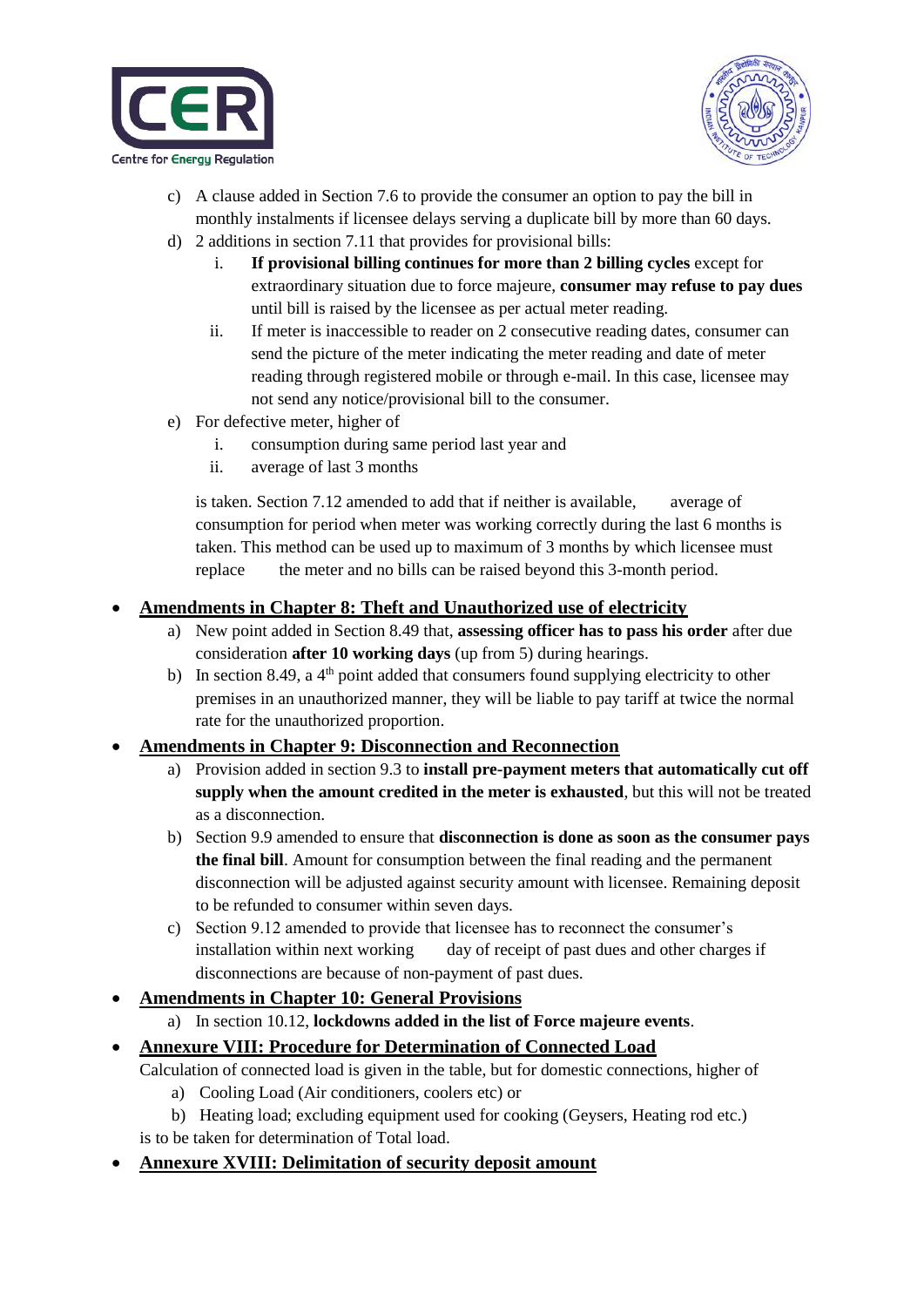



Formula is altered from the 2018 Supply Code

#### **Earlier formula**:

Security deposit =  $[Load x Load Factor x 30 days] + [30 days x 24 hours x Current tariff]$ Revised formula:

Security deposit = [**Load** x Load Factor x 30 days] + [30 days x **H hours** x **Average Billing Rate**]

Changes:

- a) Calculation for **Load to be calculated using updated Annexure VIII**
- b) **24 hours replaced by H hours** (that varies for different categories, and hence will reduce security amount burden)
- c) **Current tariff replaced by Average Billing Rate (ABR**)

The Proposed amendment can be accessed [here.](https://cer.iitk.ac.in/odf_assets/upload_files/Proposed_Amendments_JERC_Supply_Code_2018.pdf)

## **CER Opinion:**

- 1. **Load Factor:** The definition of Load factor may be modified as: "Load Factor" is the ratio of the total number of units consumed during a given period to the total number of units that would have been consumed had the load been maintained at the **sanctioned load or contracted maximum demand level** throughout the same period. (Clause 2.3 (47))
- 2. **Occupier Vs User of Electricity:** The legal repercussions of use of the term "occupier" should be vetted. This may be of concern in case a property is under dispute. The notion of 'occupier' should not have a reflection on property right. The term may be replaced with "user of electricity". (Clause 2.3 (52))
- 3. **Standby Meter:** The amended definition of the "standby meter" may be modified as: "Standby Meter" means a meter connected to CT and VT, other than those used for the main meter and check the meter and shall be used for accounting and billing of electricity in case of failure of **the main meter for the existing consumers having a standby meter**, and all new connections at the voltage level of 11 kV and above to be issued after notification of these Regulations." (Clause 2.3 (63))
- 4. **Initial Period of Agreement:** In the light of the new definition of "Initial Period of Agreement", the supply code should clarify if a new consumer would need to periodically extend the agreement after the expiry of an initial period of agreement. In such a case, the modalities for the extension of the agreement (beyond the initial period of six months/one/two years, as applicable) should be clarified. Provision for automatic extension of the agreement with no cost implications would assuage concerns of the consumers. (Clause 2.3 (41a))
- 5. **Adequacy of Power Factor (PF) & Installation of Shunt Capacitors:** Small consumers, particularly in the case of domestic and commercial categories generally have a sanctioned load, whereas large consumers (such as industrial consumers) have a contracted demand. Appropriate term representing 'load' should be used in case of this clause as well as elsewhere in the code. (Clause 4.7)